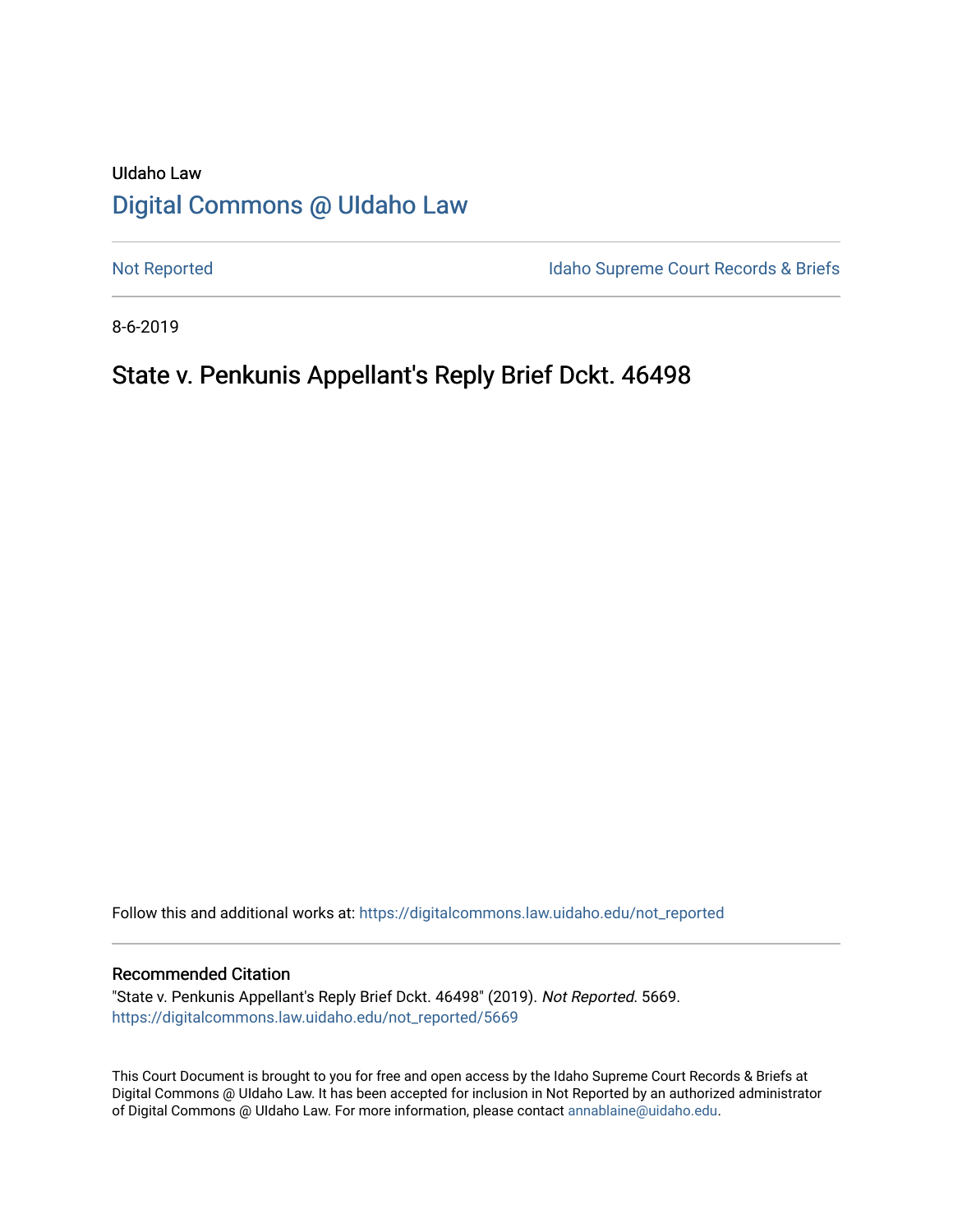Electronically Filed 8/6/2019 1:35 PM Idaho Supreme Court Karel Lehrman, Clerk of the Court By: Brad Thies, Deputy Clerk

ERIC D. FREDERICKSEN State Appellate Public Defender I.S.B. #6555

JENNY C. SWINFORD Deputy State Appellate Public Defender I.S.B. #9263 322 E. Front Street, Suite 570 Boise, Idaho 83702 Phone: (208) 334-2712 Fax: (208) 334-2985 E-mail: documents@sapd.state.id. us

### IN THE SUPREME COURT OF THE STATE OF IDAHO

| STATE OF IDAHO,        |                                  |
|------------------------|----------------------------------|
| Plaintiff-Respondent,  | NO. 46498-2018                   |
| v.                     | KOOTENAI COUNTY NO. CR-2018-4805 |
| LARRY BURTON PENKUNIS, | <b>APPELLANT'S REPLY BRIEF</b>   |
| Defendant-Appellant.   |                                  |
|                        |                                  |

# STATEMENT OF THE CASE

#### Nature of the Case

The district court sentenced Larry B. Penkunis to twenty-five years, with twelve years fixed, for delivery of a controlled substance. Pursuant to Idaho Criminal Rule 35 ("Rule 35"), Mr. Penkunis moved for a reduction in his fixed time to six years. The district court partially granted his motion and reduced his fixed time to ten years.

Mr. Penkunis appealed, and he argued the district court abused its discretion by failing to further reduce his fixed time. The State responded. This Reply Brief is necessary to address the State's argument that the district court lost jurisdiction to reduce Mr. Penkunis's sentence.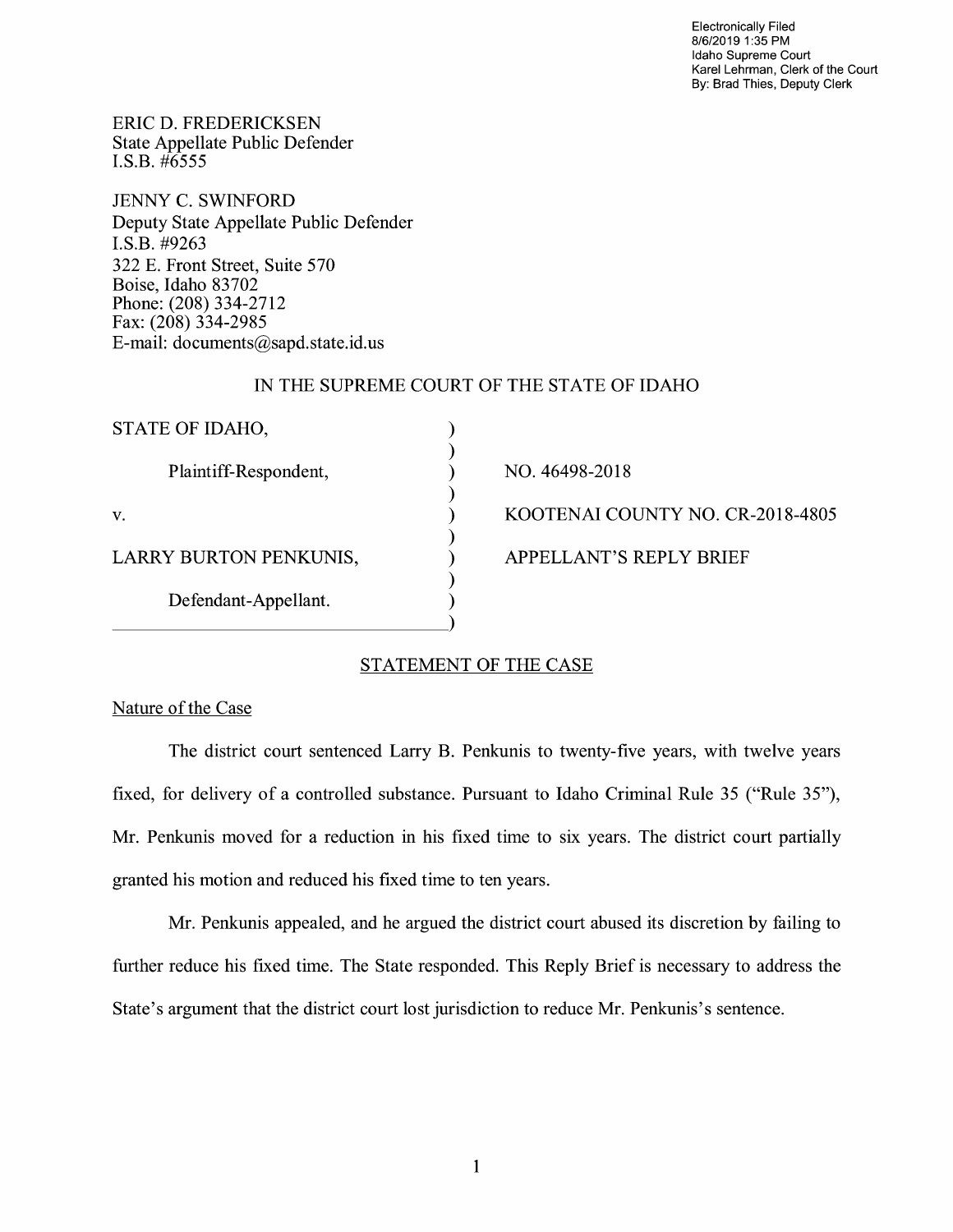#### Statement of Facts and Course of Proceedings

Mr. Penkunis articulated the statement of facts and course of proceedings in his Appellant's Brief. (App. Br., pp.1–2.) They are not repeated here, but are incorporated by reference.

#### ISSUE

Did the district court abuse its discretion by failing to further reduce Mr. Penkunis's fixed time upon his Rule 35 motion for leniency?

#### ARGUMENT

# The District Court Abused Its Discretion By Failing To Further Reduce Mr. Penkunis's Fixed Time Upon His Rule 35 Motion For Leniency

On appeal, Mr. Penkunis argued the district court did not exercise reason by failing to give more weight to the new and additional information in support of his Rule 35 motion. (App. Br., pp.3-6.) The State responded, in part, that the district court lost jurisdiction to rule on his motion because the district court decided the motion 116 days after he filed it and 170 days after the judgment of conviction. (Resp. Br., pp.3–4.) Mr. Penkunis disagrees, and he submits the district court had jurisdiction.

According to Rule 35, a defendant has 120 days from the judgment of conviction to file a Rule 35 motion. I.C.R. 35(b). Rule 35 also provides that "[t]he court may correct a sentence within 120 days after the filing of a judgment of conviction  $\dots$ ." I.C.R. 35(b). The policies of the 120-day limitation are to protect "judges against repeated importunities by those sentenced" and to ensure "that the court does not usurp the responsibilities of parole officials by retaining jurisdiction indefinitely and acting on the motion in light of the movant's conduct in prison."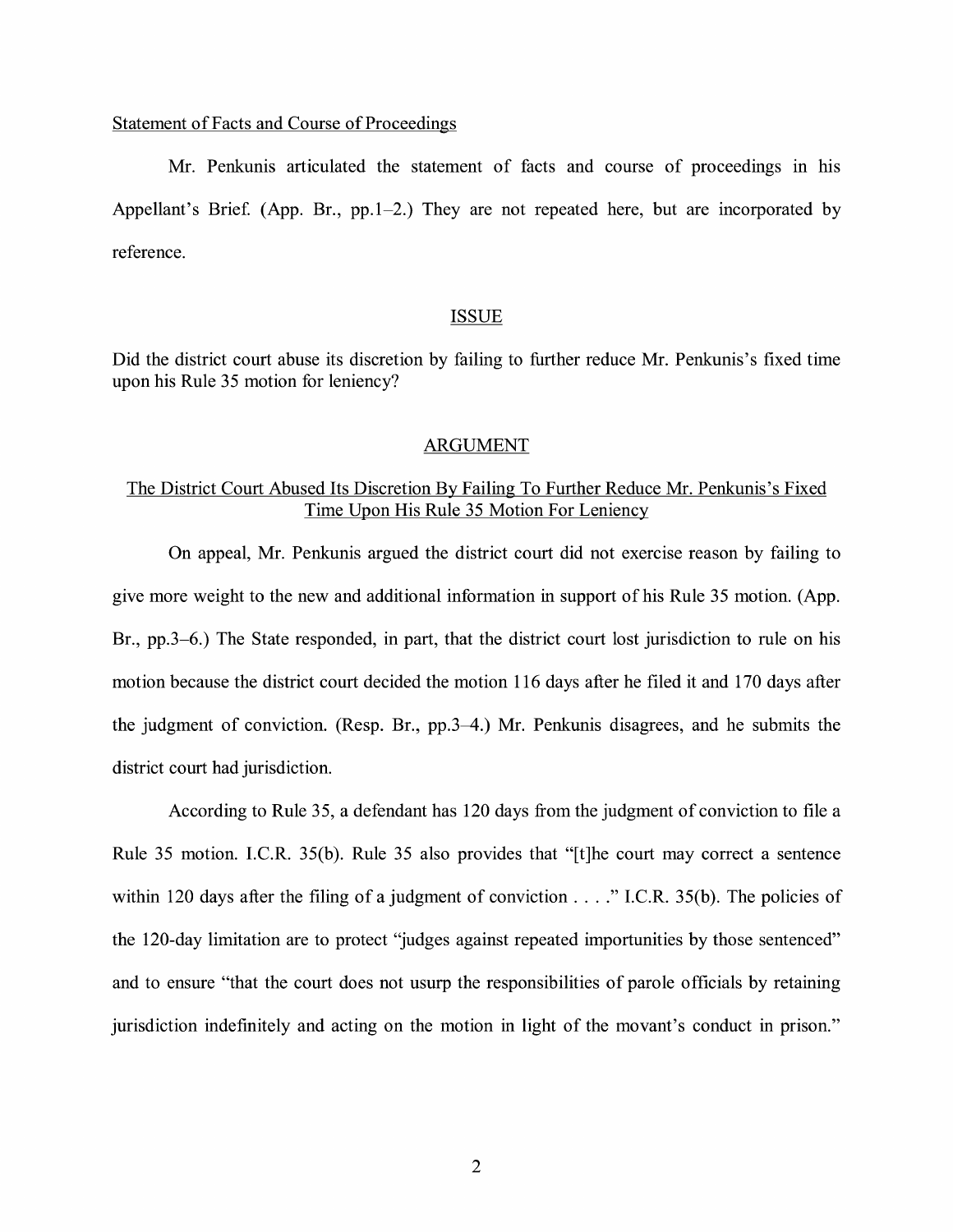*State v. Chapman,* 121 Idaho 351, 353 (1992) (quoting *United States v. Smith,* 650 F.2d 206, 208

(9th Cir. 1981)). However, the 120-day limitation is not immutable:

[A] district court does not lose jurisdiction to act upon a timely-filed motion under Rule 35 merely because the 120-period expires before the judge can reasonably consider and act upon the motion. Allowing a trial court to rule within a "reasonable" time will allow the court to fulfill its own duties, yet will prevent cases in which the defendant files a timely Rule 35 motion at the very end of the 120-day period, for instance on the 119th day, leaving the court with only one day to rule on the motion. A strict interpretation would, in such a case, be highly impractical and would most often cause the trial court to lose jurisdiction without ever having a chance to consider the motion.

*Chapman,* 121 Idaho at 353-54. In short, "a district court must rule within a reasonable time after the expiration of the 120-day period for filing a Rule 35 motion." *State v. Veloquio,* 141 Idaho 154, 155 (Ct. App. 2005). The district court loses jurisdiction if the delay is unreasonable, and reasonableness is evaluated in light of the purposes of the 120-day limit and the reasons for the district court's delay in the specific case. *Id.* "Delays ranging from five months to one year after the expiration of the 120-day period have been deemed reasonable, while delays ranging from eight months to two years have been deemed unreasonable." *State v. Simpson,* 131 Idaho 196, 197 (Ct. App. 1998).

Here, any delay in the district court's ruling on Mr. Penkunis's Rule 35 motion was reasonable. Mr. Penkunis filed a timely Rule 35 motion fifty-four days after the district court entered his judgment of conviction. **(R.,** pp.472-73, 495.) Two days later, the district court notified Mr. Penkunis of its intent to dismiss his motion. **(R.,** pp.497-99.) Twenty-three days later, Mr. Penkunis objected to the district court's intent to dismiss and informed the district court that he intended to present information on his criminal history and to testify about his participation in treatment and programs in prison. **(R.,** p.500.) The district court scheduled a telephonic hearing for forty-six days after Mr. Penkunis had initially filed his Rule 35 motion.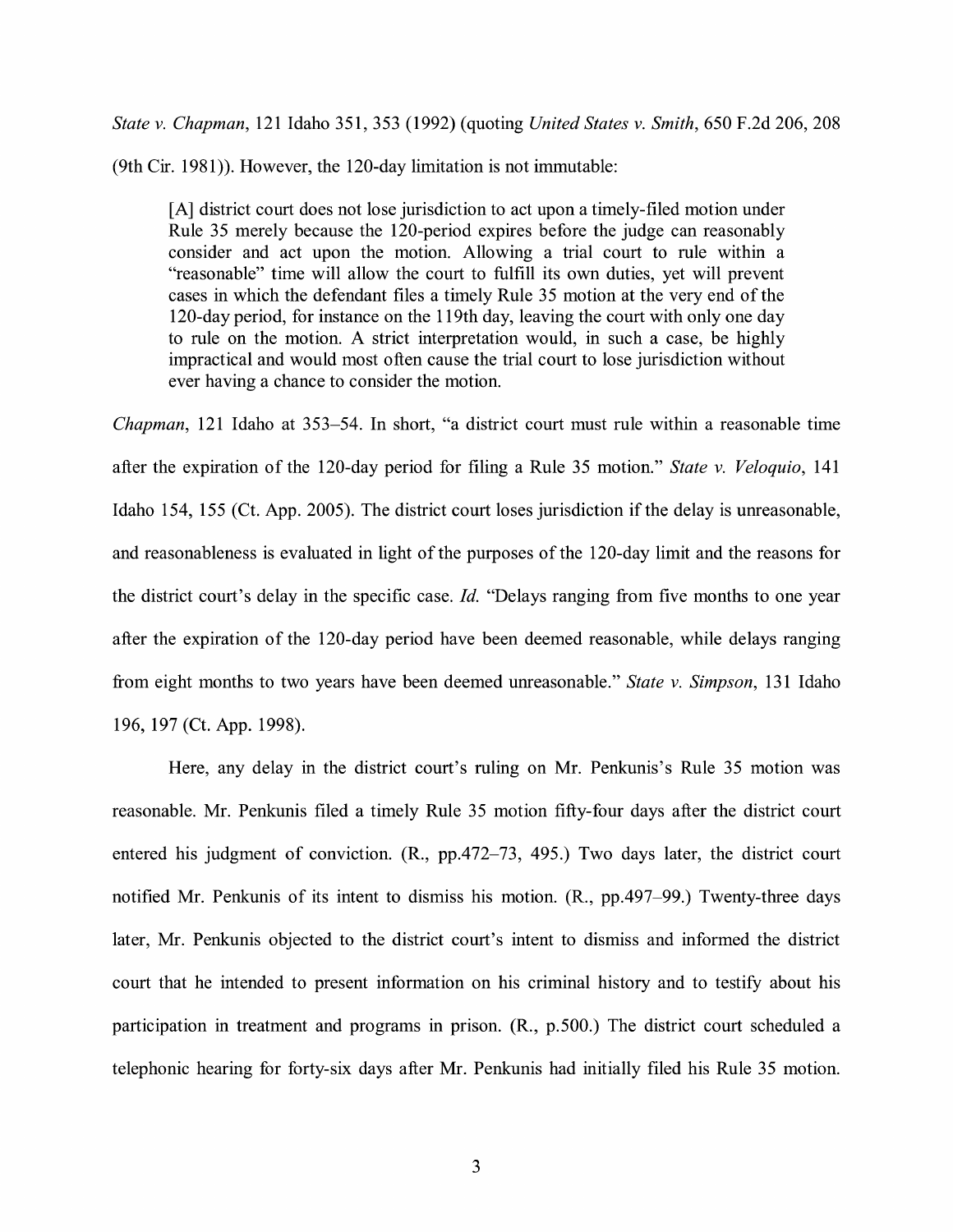*(See* R., p.504.) Then, the day before the hearing, the State filed documents under seal on Mr. Penkunis's criminal history and prior judgments. (Conf. Aug. 5/23/19.) At the hearing, Mr. Penkunis asked for continuance to go over these documents. (2nd Aug. R., p.1.) The State had no objection. (2nd Aug. R., p.1.) The district court granted the continuance. (2nd Aug. R., p.1.) Ten days later, Mr. Penkunis filed notice of the hearing for two months later. (2nd Aug. R., pp.2-3.) As such, the hearing took place 116 days after Mr. Penkunis initially filed his Rule 35 motion. *(See generally* Tr. Vol. II.<sup>1</sup>) The district court orally ruled on the motion at the hearing and entered the order five days later. (Tr. Vol. II, p.26, Ls.21–23; Aug. R., p.1.)

In light of this procedural background, the district court's delay in ruling on Mr. Penkunis's motion was entirely reasonable. Mr. Penkunis's Rule 35 motion hearing was originally scheduled for 100 days after the district court's judgment of conviction. This was well within the 120-day limit. This hearing was then continued for 70 more days. The continuance, however, was entirely due to the State's last-minute filing and Mr. Penkunis's need to review those documents-to which the State had no objection. There is no indication in the record that the hearing was not scheduled as soon as practicable after Mr. Penkunis's review and in accordance with the district court's calendar. Ultimately, the district court orally ruled on the motion 116 days after its filing and 170 days after the judgment of conviction. This slight delay does not undermine the time limit policies because (1) this was Mr. Penkunis's first, and timely filed, Rule 35 motion and (2) Mr. Penkunis had a significant fixed term so this short delay would not "usurp" the parole board's responsibilities. *Chapman,* 121 Idaho at 353. More importantly, the State is simply incorrect in claiming that "nothing in the record provides justification for the delay." (Resp. Br., p.4.) The State's eleventh-hour filing and, as a result, Mr. Penkunis's need for

 $<sup>1</sup>$  There are two transcripts on appeal. The first, cited as Volume I, contains the sentencing and</sup> entry of plea hearings. The second, cited as Volume II, contains the Rule 35 motion hearing.